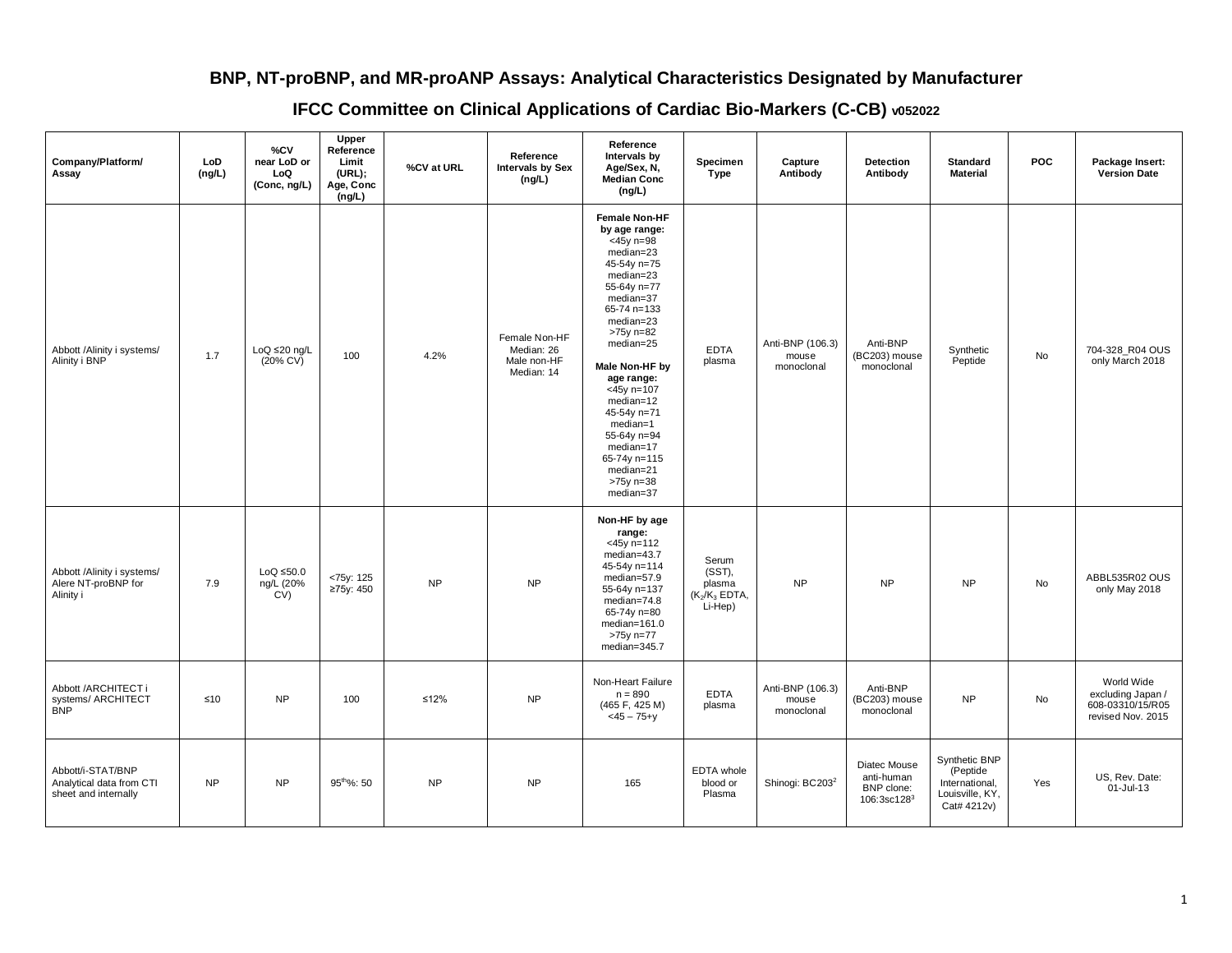| Company/Platform/<br>Assay                                                                  | LoD<br>(ng/L) | %CV<br>near LoD or<br>LoQ<br>(Conc, ng/L) | Upper<br>Reference<br>Limit<br>(URL);<br>Age, Conc<br>(ng/L)                                                                                                  | %CV at URL | Reference<br><b>Intervals by Sex</b><br>(ng/L)                                                                                                  | Reference<br>Intervals by<br>Age/Sex, N,<br><b>Median Conc</b><br>(ng/L)                                                                                                                                                                                                                                                                                                                                                                                                                                                          | Specimen<br><b>Type</b>                   | Capture<br>Antibody                   | <b>Detection</b><br>Antibody                       | <b>Standard</b><br><b>Material</b> | <b>POC</b> | Package Insert:<br><b>Version Date</b>                       |
|---------------------------------------------------------------------------------------------|---------------|-------------------------------------------|---------------------------------------------------------------------------------------------------------------------------------------------------------------|------------|-------------------------------------------------------------------------------------------------------------------------------------------------|-----------------------------------------------------------------------------------------------------------------------------------------------------------------------------------------------------------------------------------------------------------------------------------------------------------------------------------------------------------------------------------------------------------------------------------------------------------------------------------------------------------------------------------|-------------------------------------------|---------------------------------------|----------------------------------------------------|------------------------------------|------------|--------------------------------------------------------------|
| <b>Beckman Coulter</b><br>/ACCESS 2, UniCel<br>Dxl600, UniCel Dxl800 /<br><b>ACCESS BNP</b> | $\mathbf{1}$  | <b>NP</b>                                 | 100                                                                                                                                                           | <b>NP</b>  | Male Non-HF:<br>$(n=610)$<br>Median: 7.1<br>Female Non-HF:<br>$(n=676)$<br>Median: 18.5                                                         | <b>Male Non-HF</b><br><45y<br>Median: 5.0, N=183<br>45-54y<br>Median: 7.2, N=196<br>55-64y<br>Median: 9.0, N=118<br>65-74y<br>Median: 15.7, N=89<br>$+75y$<br>Median: 39.0, N=24<br><b>Female Non-HF</b><br><45y<br>Median:<br>$11.6, N = 240$<br>45-54y<br>Median:<br>$17.7 N = 189$<br>55-64y<br>Median: 9.0, N=111<br>65-74y<br>Median:<br>$27.6,N=103$<br>$+75y$<br>Median: 39.0, N=24                                                                                                                                        | <b>EDTA</b><br>Plasma                     | Mouse<br>omniclonal anti-<br>human Ab | Mouse<br>monoclonal<br>anti-human<br><b>BNP Ab</b> | <b>NP</b>                          | No         | <b>Instructions For Use</b><br>C79614<br>English<br>8/1/2021 |
| bioMerieux/VIDAS/<br>NT-proBNP                                                              | $20$          | <b>NP</b>                                 | $<$ 75y: 125<br>≥75y: 450                                                                                                                                     | NP         | <b>NP</b>                                                                                                                                       | Age $< 75y$<br>$n = 319$<br>Mean: 204 ng/L<br>SD: 905 ng/L<br>Median: <20 ng/L<br>95 <sup>th</sup> : 174 ng/L<br>% <cutoff: 92%<br="">Age <math>\geq</math>75y<br/><math>n = 92</math><br/>Mean: 165 ng/L<br/>SD: 137 ng/L<br/>Median: &lt;120 ng/L<br/>95<sup>th</sup>: 469 ng/L<br/>%<cutoff: 95%<="" td=""><td>Serum,<br/>heparin<br/>plasma</td><td>Sheep polyclonal<br/>antibody</td><td><b>Sheep</b><br/>polyclonal<br/>antibody</td><td><b>NP</b></td><td><b>No</b></td><td>14708D US<br/>2015/01</td></cutoff:></cutoff:> | Serum,<br>heparin<br>plasma               | Sheep polyclonal<br>antibody          | <b>Sheep</b><br>polyclonal<br>antibody             | <b>NP</b>                          | <b>No</b>  | 14708D US<br>2015/01                                         |
| ET Healthcare/Pylon/BNP                                                                     | 10            | 20%                                       | 100                                                                                                                                                           | 10%        | ${\sf NP}$                                                                                                                                      | <b>NP</b>                                                                                                                                                                                                                                                                                                                                                                                                                                                                                                                         | <b>EDTA</b><br>plasma,<br>whole blood     | BNP 11-22 aa                          | Single epitope                                     | Glycosylated<br>proBNP             | Yes        | China<br>2016                                                |
| Fujirebio/Lumipulse G<br>G1200 and G600II/BNP                                               | 0.307         | $LoQ = 1.149$<br>ng/L with CV<br>of 10%   | Sensitivity<br>&<br>specificity<br>at<br>universal<br>cut-off of<br>100 ng/L<br>calculated<br>together<br>w/assay<br>specific<br>cut-off of<br>141.06<br>ng/L | ${\sf ND}$ | Female non-HF<br>median by age:<br>10.0<br>14.0<br>16.8<br>28.6<br>48.5<br>Male non-HF<br>median by age:<br>6.6<br>10.5<br>13.1<br>28.2<br>57.3 | Females, non-HF<br>by age range:<br>$<$ 45 yrs n= 269<br>$45-54$ n=254<br>55-64 n=246<br>65-74 n=250<br>>75 yrs n= 177<br>Males, non-HF by<br>age range:<br>$<$ 45 yrs n= 141<br>$45-54$ n=129<br>55-64 n=127<br>65-74 n=120<br>>75 yrs n= 59                                                                                                                                                                                                                                                                                     | Disodium or<br>dipotassium<br><b>EDTA</b> | <b>NP</b>                             | <b>NP</b>                                          | <b>NP</b>                          | No         | English<br>FRI83445, Apr. 2018<br>Ver.02                     |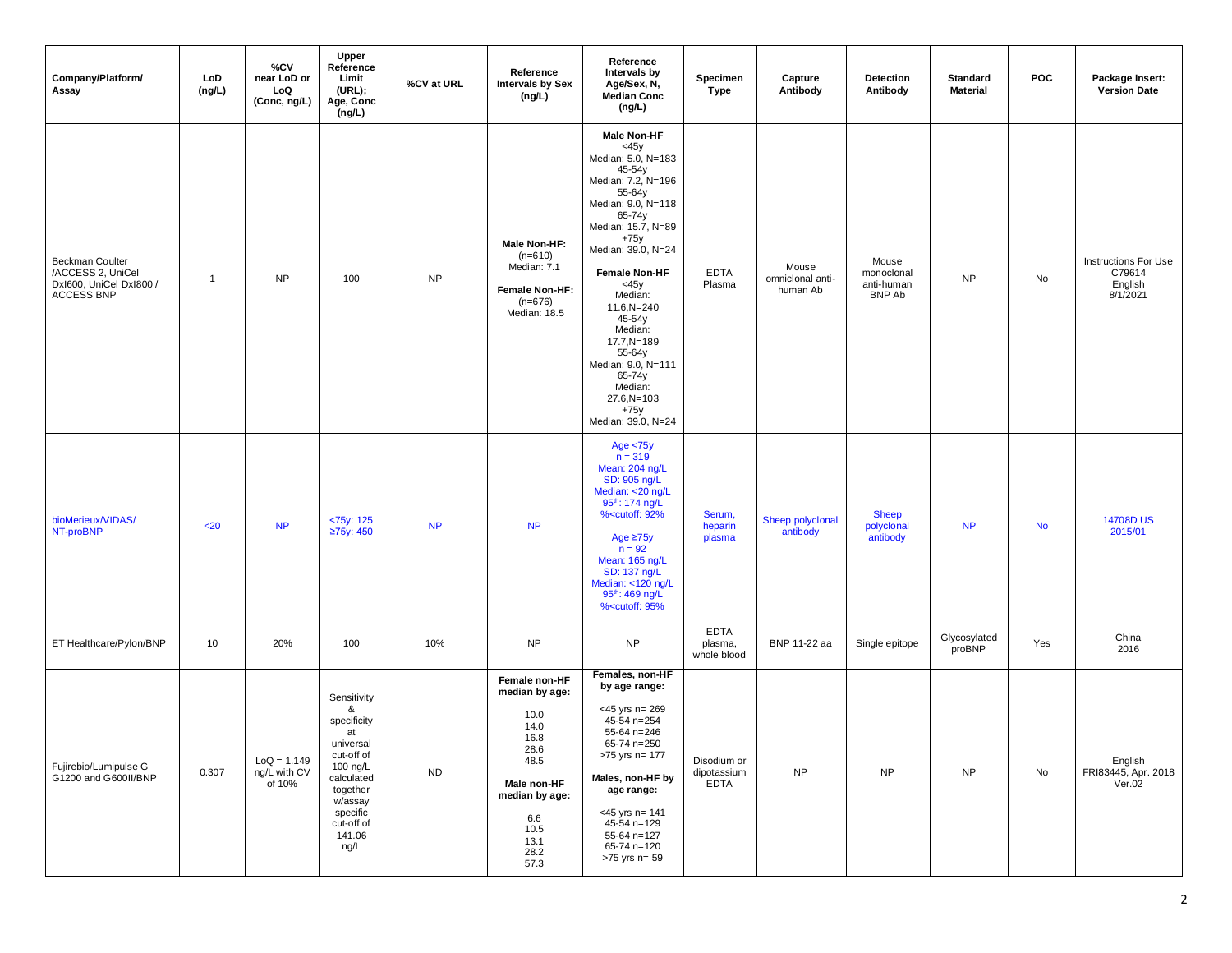| Company/Platform/<br>Assay                                                                                                                                                    | LoD<br>(ng/L)                                           | %CV<br>near LoD or<br>LoQ<br>(Conc, ng/L)                    | Upper<br>Reference<br>Limit<br>(URL);<br>Age, Conc<br>(ng/L) | %CV at URL                           | Reference<br><b>Intervals by Sex</b><br>(ng/L)                                                 | Reference<br>Intervals by<br>Age/Sex, N,<br><b>Median Conc</b><br>(ng/L)                                                                                                                                                                                                                                                            | <b>Specimen</b><br>Type                                        | Capture<br>Antibody                                                 | <b>Detection</b><br>Antibody                                                   | <b>Standard</b><br><b>Material</b> | <b>POC</b> | Package Insert:<br><b>Version Date</b>                                                           |
|-------------------------------------------------------------------------------------------------------------------------------------------------------------------------------|---------------------------------------------------------|--------------------------------------------------------------|--------------------------------------------------------------|--------------------------------------|------------------------------------------------------------------------------------------------|-------------------------------------------------------------------------------------------------------------------------------------------------------------------------------------------------------------------------------------------------------------------------------------------------------------------------------------|----------------------------------------------------------------|---------------------------------------------------------------------|--------------------------------------------------------------------------------|------------------------------------|------------|--------------------------------------------------------------------------------------------------|
| LSI Medience/<br>Pathfast/NT-proBNP                                                                                                                                           | 5                                                       | 21%                                                          | <75y: 125<br>≥75y: 450                                       | 4.7% at 125 ng/L<br>3.4% at 450 ng/L | Male 95%<br><75y: 206 ng/L<br>≥75y: 500 ng/L<br>Female 95%<br><75y: 330 ng/L<br>≥75y: 674 ng/L | Overall<br>$n = 578$<br>(324 F, 254 M)<br><75y: 499 ng/L<br>≥75y: 79 ng/L                                                                                                                                                                                                                                                           | Heparin-Na,<br>heparin-Li,<br>EDTA whole<br>blood or<br>plasma | $NH2$ terminus<br>polyclonal sheep<br>AB, aa 1-21                   | Central<br>molecule,<br>polyclonal<br>sheep AB, aa<br>$39-50$                  | Synthetic NT-<br>proBNP 1-76       | Yes        | WW except US and<br>Japan: 2021.04,<br>Ver.8<br>US: 2014.8, Ver.5                                |
| <b>VITROS ECI/ECIQ</b><br>Immunodiagnostic<br>Systems, VITROS 3600<br>Immunodiagnostic System,<br>VITROS 5600 Integrated<br>System, VITROS XT 7600<br>System NT-proBNP        | 11.1                                                    | 20% (LoQ:<br>11.1 $\frac{10}{L}$                             | <75y: 125<br>≥75y: 450                                       | $<6.0\%$                             | <b>NP</b>                                                                                      | 242 individuals<br>without CHF<br>(147 F, 95 M)                                                                                                                                                                                                                                                                                     | Serum,<br>plasma<br>(EDTA,<br>heparin)                         | $NH2$ terminus<br>polyclonal sheep<br>antibody, amino<br>acids 1-21 | Central<br>molecule,<br>polyclonal<br>sheep antibody,<br>amino acids 39-<br>50 | Synthetic NT-<br>proBNP 1-76       | <b>No</b>  | GEM1315_US_EN,<br>version 8.0, 2016-<br>03-03<br>GEM1315_XUS_EN<br>, version 8.0, 2016-<br>03-03 |
| <b>VITROS ECI/ECIQ</b><br>Immunodiagnostic<br>Systems, VITROS 3600<br>Immunodiagnostic<br>Systems, VITROS 5600<br>Integrated System,<br>VITROS XT 7600 System<br>NT-proBNP II | 0.49                                                    | LoQ<br>(observed):<br>$0.56$ ng/L<br>LoQ<br>(claimed):<br>20 | <b>NA</b>                                                    | ≤6%                                  | Clinical<br>performance is<br>validated by<br>gender at each<br>age-specific ICON<br>cutoff    | <b>Females</b><br>$22 - 50y$ :<br>$URI = 95.3$ ng/L<br>$(n=129)$<br>$50 - < 75v$ :<br>$URI = 221$ ng/L<br>$(n = 127)$<br>$> 75$ y:<br>$URI = 296$ ng/L<br>$(n = 129)$<br>Males<br>$22 - 50y$ :<br>$URI = 125$ ng/L<br>$(n=131)$<br>$50 - < 75y$ :<br>$URI = 299$ ng/L<br>$(n=120)$<br>$> 75y$ :<br>URI = $326$ ng/L<br>$(n=123)$    | Human<br>serum and<br>plasma<br>(EDTA or<br>heparin)           | Mouse<br>monoclonal                                                 | Sheep<br>monoclonal                                                            | Recombinant<br>NT-proBNP           | No         | GEM1317_XUS_EN<br>Version 1.0 July<br>2019                                                       |
| <b>VITROS ECI/ECIQ</b><br>Immunodiagnostic<br>Systems, VITROS 3600<br>Immunodiagnostic<br>Systems, VITROS 5600<br>Integrated System,<br>VITROS XT 7600 System<br>NT-proBNP II | LoD<br>(observed):<br>0.46<br>LoD<br>(claimed):<br>0.49 | LoQ<br>(observed):<br>0.46<br>LoQ<br>(claimed):<br>20        | <b>NA</b>                                                    | $< 5\%$                              | <b>NP</b>                                                                                      | <b>Females</b><br>$22 - 50y$ :<br>$URI = 95.3$ ng/L<br>$(n=129)$<br>$50 - 75y$ :<br>$URI = 221$ ng/L<br>$(n = 127)$<br>> 75 y:<br>$URI = 296$ ng/L<br>$(n = 129)$<br><b>Males</b><br>$22 - 50y$ :<br>$URI = 125$ ng/L<br>$(n=131)$<br>$50 - < 75y$ :<br>$URI = 299$ ng/L<br>$(n=120)$<br>$> 75y$ :<br>$URI = 326$ ng/L<br>$(n=123)$ | Human<br>serum and<br>plasma<br>(EDTA or<br>heparin)           | Mouse<br>monoclonal                                                 | Sheep<br>monoclonal                                                            | Recombinant<br>NT-proBNP           | No.        | GEM1318_US_EN<br>Version 1.0 Oct.<br>2021                                                        |
| Quidel/Alere                                                                                                                                                                  |                                                         |                                                              |                                                              |                                      |                                                                                                | Data Not Provided                                                                                                                                                                                                                                                                                                                   |                                                                |                                                                     |                                                                                |                                    |            |                                                                                                  |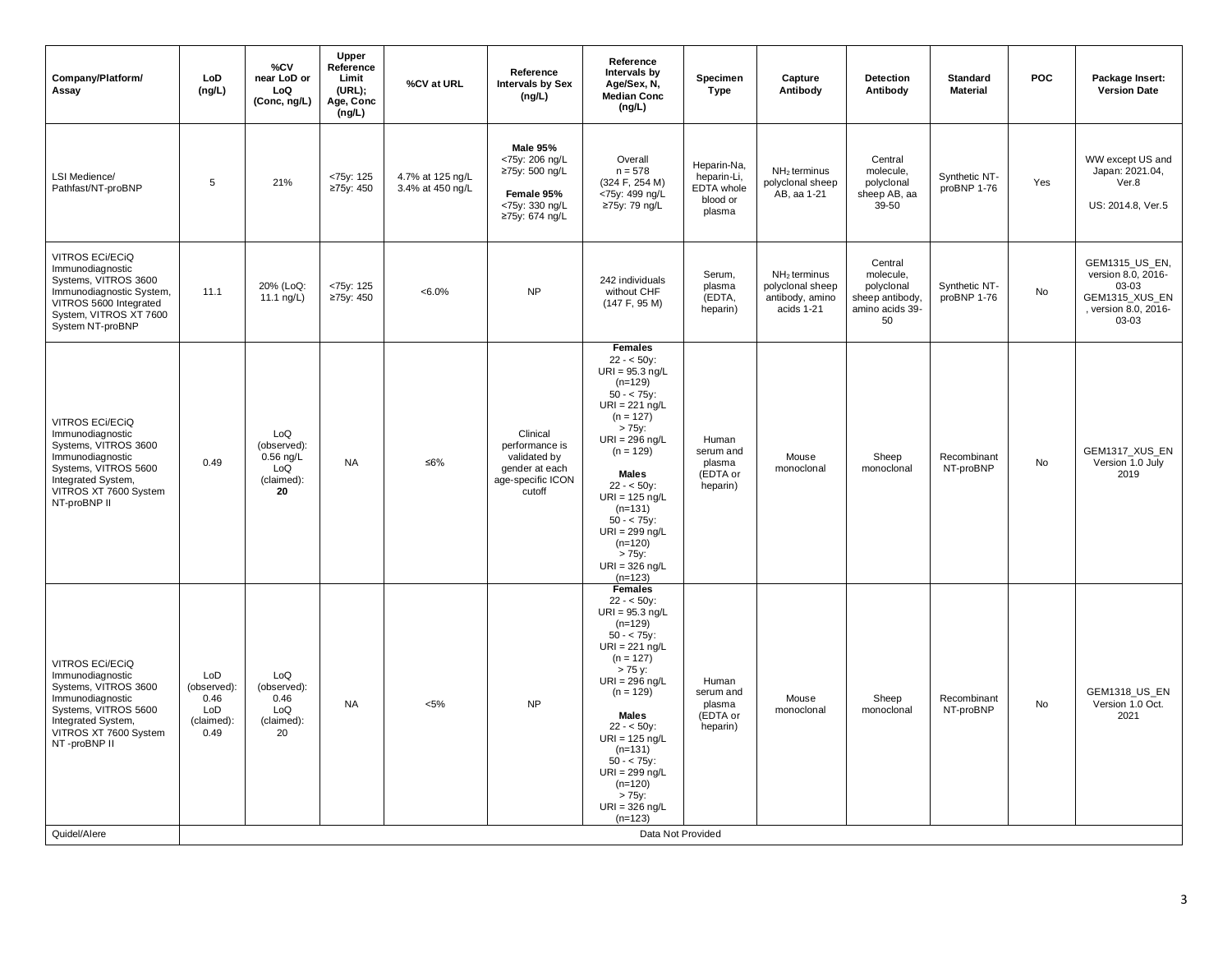| Company/Platform/<br>Assay                                                  | LoD<br>(ng/L)      | %CV<br>near LoD or<br>LoQ<br>(Conc, ng/L) | <b>Upper</b><br>Reference<br>Limit<br>(URL);<br>Age, Conc<br>(ng/L) | %CV at URL                                                                     | Reference<br><b>Intervals by Sex</b><br>(ng/L)                                                          | Reference<br>Intervals by<br>Age/Sex, N,<br><b>Median Conc</b><br>(ng/L)                                                                            | Specimen<br><b>Type</b>                                        | Capture<br>Antibody                             | <b>Detection</b><br>Antibody                                | <b>Standard</b><br><b>Material</b> | <b>POC</b> | Package Insert:<br>Version Date     |
|-----------------------------------------------------------------------------|--------------------|-------------------------------------------|---------------------------------------------------------------------|--------------------------------------------------------------------------------|---------------------------------------------------------------------------------------------------------|-----------------------------------------------------------------------------------------------------------------------------------------------------|----------------------------------------------------------------|-------------------------------------------------|-------------------------------------------------------------|------------------------------------|------------|-------------------------------------|
| Radiometer/ AQT90 FLEX/<br>NT-proBNP                                        | $\leq 20$          | <b>NP</b>                                 | $95^{th}$ : 133                                                     | ≤7.2%                                                                          | <b>NP</b>                                                                                               | $n = 497$<br>(248 F, 249 M)                                                                                                                         | Whole Blood<br>(LiHep/<br>EDTA),<br>Plasma<br>(LiHep/<br>EDTA) | NH2 terminus<br>polyclonal sheep<br>AB, aa 1-21 | Central<br>molecule,<br>polyclonal<br>sheep AB,<br>aa 39-50 | Synthetic<br>Human NT-<br>proBNP   | Yes        | 994-095<br>International<br>201507P |
|                                                                             |                    |                                           |                                                                     |                                                                                |                                                                                                         | Age: <75y<br>$n = 123$<br>Mean: 136.7 ng/L<br>SD: 624 ng/L<br>Median: 57 ng/L<br>$95^{th}$ : 200 ng/L                                               |                                                                |                                                 |                                                             |                                    |            |                                     |
| <b>Response Biomedical/</b><br>Ramp/NT-proBNP                               | LoB: 18            | <b>NP</b>                                 | <75y: 125<br>≥75y: 450                                              | 10% at 123 ng/L                                                                | NP                                                                                                      | Age: ≥75y<br>$n = 4$<br>Mean: 91.5 ng/L<br>SD: 34 ng/L<br>Median: 84 ng/L<br>95 <sup>th</sup> : 138 ng/L                                            | <b>EDTA</b><br>plasma                                          | <b>NP</b>                                       | <b>NP</b>                                                   | <b>NP</b>                          | Yes        | IFU2014-03, V1.4 CE                 |
|                                                                             |                    |                                           |                                                                     |                                                                                |                                                                                                         | $% < 125$ : 82%<br>% <450: 100%<br>Age: $\leq$ 75y<br>$n = 340$<br>Mean: 133 ng/L<br>SD: 671 ng/L<br>Median: 25 ng/L<br>95 <sup>th</sup> : 216 ng/L |                                                                |                                                 |                                                             |                                    |            |                                     |
| <b>Response Biomedical/</b><br>Ramp/NT-proBNP                               | LoD: 34<br>LoB: 27 | LoQ: 57                                   | $<$ 75y: 125<br>≥75y: 450                                           | <b>NP</b>                                                                      | NP                                                                                                      | Age: >75y<br>$n = 30$<br>Mean: 450 ng/L<br>SD: 811 ng/L<br>Median: 88 ng/L<br>95 <sup>th</sup> : 2447 ng/L                                          | <b>EDTA</b><br>plasma                                          | <b>NP</b>                                       | <b>NP</b>                                                   | <b>NP</b>                          | Yes        | IFU 90043-1.2<br><b>US only</b>     |
|                                                                             |                    |                                           |                                                                     |                                                                                |                                                                                                         | $% < 125$ : 84%<br>% <450:74%                                                                                                                       |                                                                |                                                 |                                                             |                                    |            |                                     |
| Roche/proBNP II/<br>Modular<br>E170/e411/e601/e602<br>NT-proBNP             | 5                  | <b>NP</b>                                 | 97.5th: 196                                                         | e411: 2.6%<br>E170/<br>e601/e602: 2.7%                                         | Male 97.5th<br>169 ng/L<br>Female 97.5th<br>254 ng/L                                                    | $n = 2264$<br>(838 F, 1426 M)<br>$18 - 90y$                                                                                                         | Serum,<br>plasma<br>(Li-, NH4-<br>Hep; K2,K3<br>EDTA)          | Murine<br>monoclonal AB<br>27-31                | Sheep<br>monoclonal AB<br>42-46                             | Synthetic NT-<br>proBNP 1-76       | No         | Europe                              |
| Roche/proBNP II Elecsys<br>STAT e601/e602<br>NT-proBNP                      | 5                  | <b>NP</b>                                 | 97.5th: 196                                                         | e601/e602: 2.5%                                                                | Male 97.5th:<br>169 ng/L<br>Female 97.5th<br>254 ng/L                                                   | $n = 2264$<br>(838 F, 1426 M)<br>18 – 90y                                                                                                           | Serum,<br>plasma<br>(Li-, NH4-<br>Hep; K2,K3<br>EDTA)          | Murine<br>monoclonal AB<br>27-31                | Sheep<br>monoclonal AB<br>42-46                             | Synthetic NT-<br>proBNP 1-76       | No         | Europe                              |
| Roche Elecsys proBNP II/<br>e801/18 min.; 9 min.<br>NT-proBNP               | $5\phantom{.0}$    | <b>NP</b>                                 | 97.5th: 196                                                         | 18 min: 2.6%;<br>9 min: 1.9%                                                   | Male 97.5 <sup>th</sup><br>169 ng/L<br>Female 97.5th<br>254 ng/L                                        | $n = 2264$<br>(838 F, 1426 M)<br>$18 - 90y$                                                                                                         | Serum,<br>plasma<br>(Li-, NH4-<br>Hep; K2,K3<br>EDTA)          | Murine<br>monoclonal AB<br>27-31                | Sheep<br>monoclonal AB<br>42-46                             | Synthetic NT-<br>proBNP 1-76       | No         | Europe                              |
| Roche proBNP II Elecsys<br>2010/Modular<br>E170/e411/e601/e602<br>NT-proBNP | 5                  | <b>NP</b>                                 | 95 <sup>th</sup><br><75y: 225<br>≥75y: 718                          | e411/2010<br>2.6% at 126 ng/L<br>1.8% at 2410 ng/L<br>E170/<br>e601/e602: 2.7% | Male 95 <sup>th</sup><br><75y: 169<br>≥75y: 852<br>Female 95 <sup>th</sup><br>$<75y$ : 252<br>≥75y: 624 | $n = 1411$<br>(800 F, 611 M)<br>$<$ 45 and $\geq$ 75y                                                                                               | Serum,<br>plasma<br>(Li-, NH4-<br>Hep; K2,K3<br>EDTA)          | Murine<br>monoclonal AB<br>27-31                | Sheep<br>monoclonal AB<br>42-46                             | Synthetic NT-<br>proBNP 1-76       | No         | <b>USA</b>                          |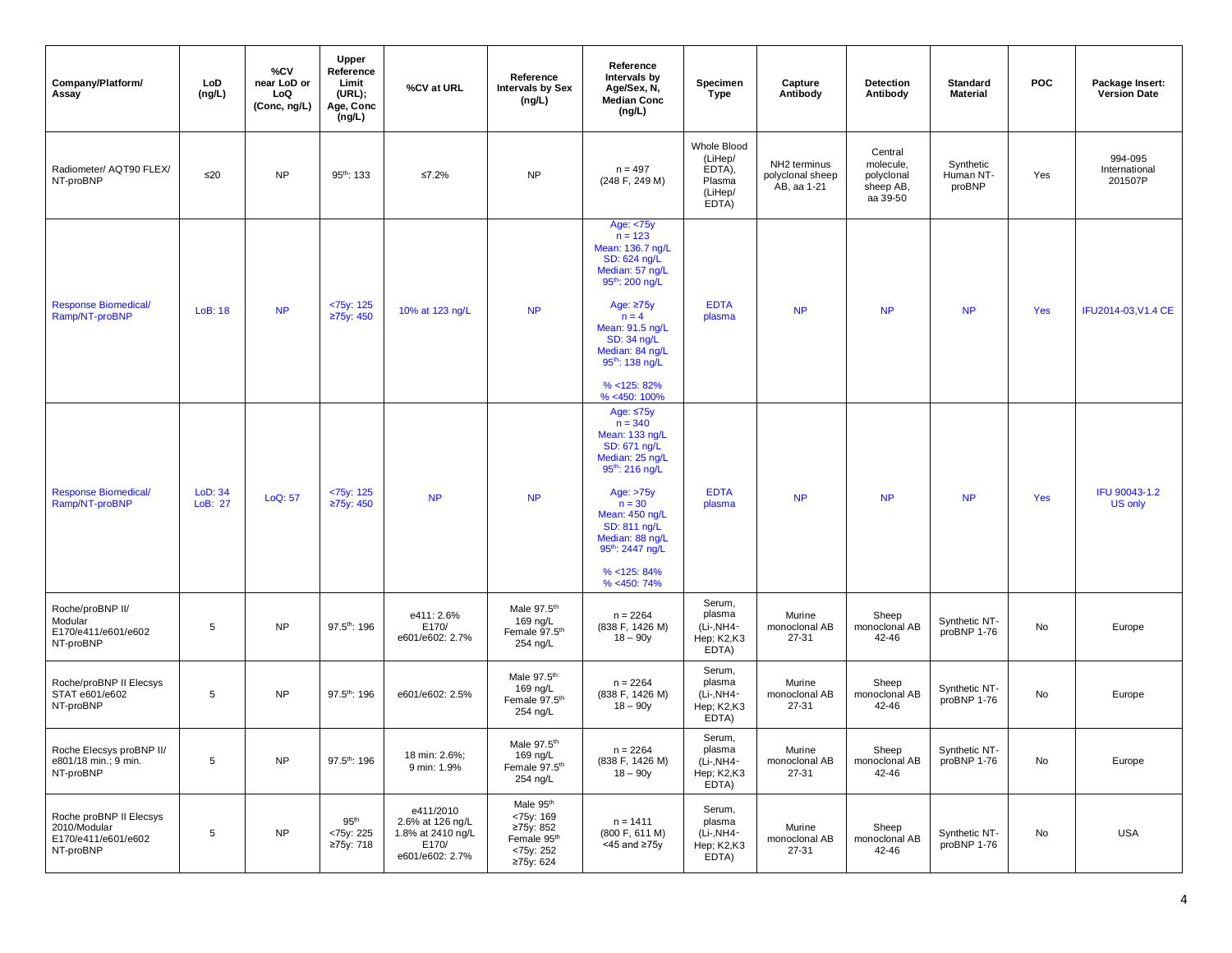| Company/Platform/<br>Assay                                         | LoD<br>(ng/L) | %CV<br>near LoD or<br>LoQ<br>(Conc, ng/L) | <b>Upper</b><br>Reference<br>Limit<br>(URL);<br>Age, Conc<br>(ng/L) | %CV at URL                                        | Reference<br><b>Intervals by Sex</b><br>(ng/L)                               | Reference<br>Intervals by<br>Age/Sex, N,<br><b>Median Conc</b><br>(ng/L)                                                                                                                 | Specimen<br>Type                                      | Capture<br>Antibody              | <b>Detection</b><br>Antibody    | <b>Standard</b><br><b>Material</b> | <b>POC</b> | Package Insert:<br><b>Version Date</b> |
|--------------------------------------------------------------------|---------------|-------------------------------------------|---------------------------------------------------------------------|---------------------------------------------------|------------------------------------------------------------------------------|------------------------------------------------------------------------------------------------------------------------------------------------------------------------------------------|-------------------------------------------------------|----------------------------------|---------------------------------|------------------------------------|------------|----------------------------------------|
| Roche proBNP II Elecsys<br>STAT e601/e602<br>NT-proBNP             | 5             | <b>NP</b>                                 | 95 <sup>th</sup><br><75y: 225<br>≥75y: 718                          | e601/e602 2.5% at<br>142 ng/L<br>2.5% at 935 ng/L | Male 95th<br><75y: 169<br>≥75y: 852<br>Female 95th<br><75y: 252<br>≥75y: 624 | $n = 1411$<br>(800 F, 611 M)<br>$<$ 45y and $\geq$ 75 y                                                                                                                                  | Serum,<br>plasma<br>(Li-, NH4-<br>Hep; K2,K3<br>EDTA) | Murine<br>monoclonal AB<br>27-31 | Sheep<br>monoclonal AB<br>42-46 | Synthetic NT-<br>proBNP 1-76       | No         | <b>USA</b>                             |
| Roche<br>CARDIAC NT-proBNP<br>cobas h232                           | $6*$          | <b>NP</b>                                 | 97.5th: 196*                                                        | $<15\%$ *                                         | Male 97.5th<br>169 ng/L<br>Female 97.5th<br>254 ng/L*                        | $n = 2264$<br>(838 F, 1426 M)<br>$18 - 90y^*$                                                                                                                                            | Heparinized<br>venous<br>blood*                       | Sheep polyclonal                 | Murine<br>monoclonal            | Synthetic NT-<br>proBNP 1-76       | Yes        | EU, 2013-10                            |
| Siemens<br><b>ATELLICA IM</b><br>NT-proBNP <sup>#</sup>            | 20            | 20% CV at<br>LoQ of 18                    | <75y: 125<br>≥75y: 450                                              | $<$ 4%                                            | <b>NP</b>                                                                    | Males, $n = 348$<br><55y: 35 ng/L<br>55-64y: 65 ng/L<br>65-74y: 73 ng/L<br>≥75y: 119 ng/L<br>Females, $n = 203$<br><55y: 43 ng/L<br>55-64y: 78 ng/L<br>65-74y: 52 ng/L<br>≥75y: 163 ng/L | Serum,<br>plasma<br>(Li Hep<br>EDTA)                  | Sheep<br>monoclonal              | Sheep<br>monoclonal             | <b>NP</b>                          | No         | CE 11200584_04<br>2019-05              |
| Siemens<br><b>ATELLICA IM</b><br>$BNP$ #                           | 2.4           | 20% CV at<br>$LoQ$ of 1.5                 | 100                                                                 | $<$ 3%                                            | <b>NP</b>                                                                    | Overall, $n = 1521$<br><45y: 9 ng/L<br>45-54y: 10 ng/L<br>55-64y: 14 ng/L<br>65-74y: 22 ng/L<br>≥75y: 44 ng/L                                                                            | <b>EDTA</b><br>Plasma                                 | Monoclonal<br>c-terminal         | Monoclonal ring<br>structure    | <b>NP</b>                          | No         | CE 10995281_04,<br>2019-07             |
| Siemens<br><b>ADVIA Centaur XP/XPT</b><br>NT-proBNP <sup>#</sup>   | 20            | 20% CV at<br>$LoQ$ of $33$                | <75y: 125<br>≥75y: 450                                              | $< 5.0\%$                                         | <b>NP</b>                                                                    | Males, $n = 348$<br><55y: 35 ng/L<br>55-64y: 64 ng/L<br>65-74y: 73 ng/L<br>≥75y: 119 ng/L<br>Females, $n = 203$<br><55y: 43 ng/L<br>55-64y: 78 ng/L<br>65-74y: 52 ng/L<br>≥75y: 163 ng/L | Serum,<br>plasma<br>(Li Hep<br>EDTA)                  | Sheep<br>monoclonal              | Sheep<br>monoclonal             | N <sub>P</sub>                     | No         | CE 10998230_E,<br>2019-03              |
| Siemens<br><b>ADVIA Centaur CP</b><br>NT-proBNP <sup>#</sup>       | 14            | 20% CV at<br>LoQ of 14                    | <75y: 125<br>≥75y: 450                                              | ≤3.0%                                             | <b>NP</b>                                                                    | Males, $n = 348$<br><55y: 35 ng/L<br>55-64y: 64 ng/L<br>65-74y: 73 ng/L<br>≥75y: 119 ng/L<br>Females, $n = 203$<br><55y: 43 ng/L<br>55-64y: 78 ng/L<br>65-74y: 52 ng/L<br>≥75y: 163 ng/L | Serum,<br>plasma<br>(Li Hep<br>EDTA)                  | Sheep<br>monoclonal              | Sheep<br>monoclonal             | <b>NP</b>                          | No         | CE 11200078_D,<br>2019-03              |
| Siemens<br><b>ADVIA Centaur</b><br>CP/XP/XPT<br>$BNP$ <sup>#</sup> | $2$           | LoQ 2.5                                   | 100                                                                 | $< 5\%$                                           | <b>NP</b>                                                                    | Overall, $n = 1521$<br><45y: 9 ng/L<br>45-54y: 10 ng/L<br>55-64y: 14 ng/L<br>65-74y: 22 ng/L<br>≥75y: 44 ng/L                                                                            | <b>EDTA</b><br>Plasma                                 | Monoclonal<br>c-terminal         | Monoclonal ring<br>structure    | <b>NP</b>                          | No         | CE 10629823_W<br>2019-03               |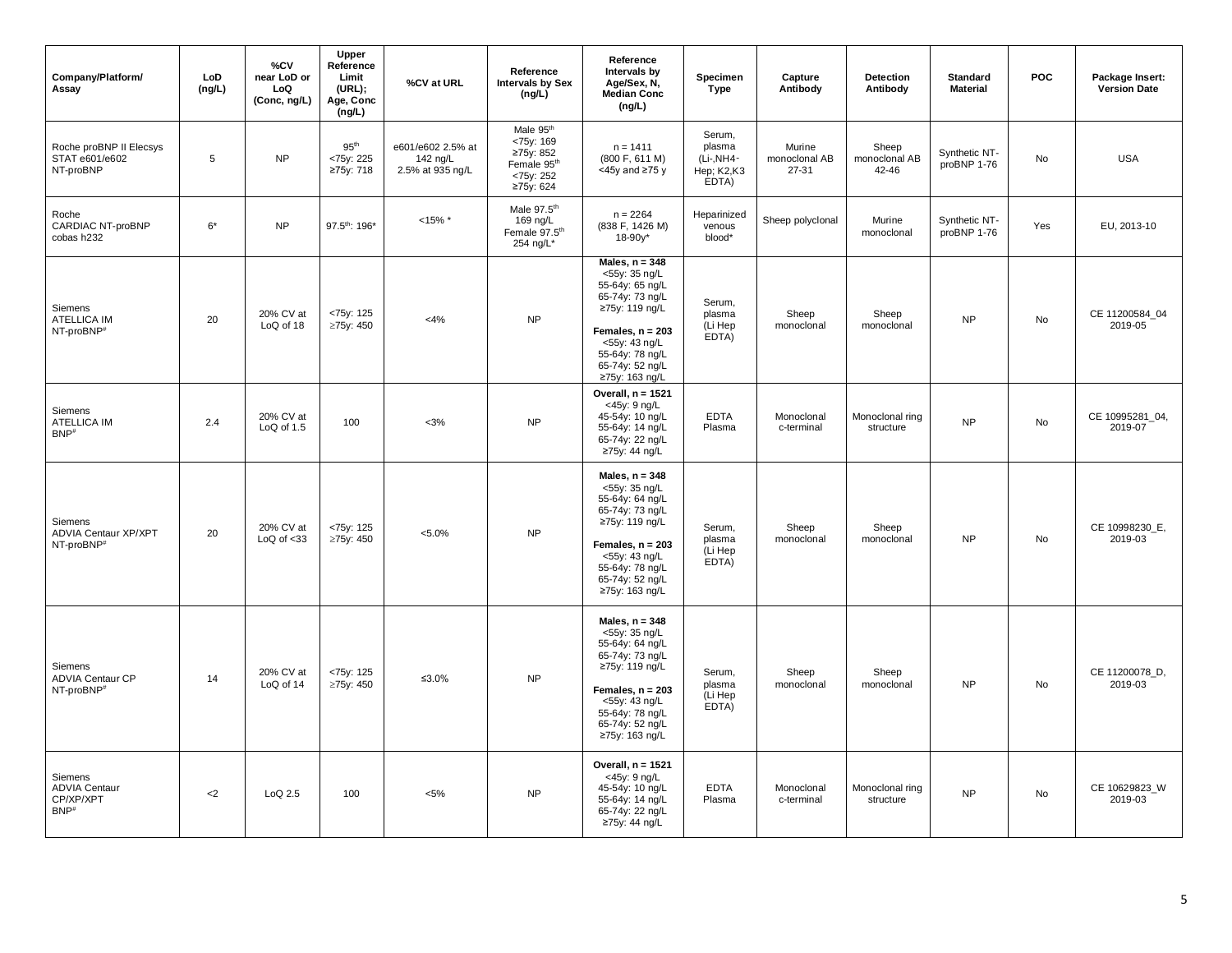| Company/Platform/<br>Assay                                              | LoD<br>(ng/L)  | %CV<br>near LoD or<br>LoQ<br>(Conc, ng/L) | <b>Upper</b><br>Reference<br>Limit<br>(URL);<br>Age, Conc<br>(ng/L) | %CV at URL             | Reference<br><b>Intervals by Sex</b><br>(ng/L) | Reference<br>Intervals by<br>Age/Sex, N,<br><b>Median Conc</b><br>(ng/L)                                                                                                                                                   | Specimen<br><b>Type</b>                       | Capture<br>Antibody                 | Detection<br>Antibody                    | <b>Standard</b><br><b>Material</b>                  | <b>POC</b> | Package Insert:<br><b>Version Date</b>                        |
|-------------------------------------------------------------------------|----------------|-------------------------------------------|---------------------------------------------------------------------|------------------------|------------------------------------------------|----------------------------------------------------------------------------------------------------------------------------------------------------------------------------------------------------------------------------|-----------------------------------------------|-------------------------------------|------------------------------------------|-----------------------------------------------------|------------|---------------------------------------------------------------|
| Siemens DIMENSION<br>VISTA PBNP (LOCI)<br>NT-proBNP <sup>#</sup>        | 0.8            | LoQ < 30                                  | <75y: 125<br>≥75y: 450                                              | $<4.7\%$               | <b>NP</b>                                      | Males, $n = 155$<br><55y: 16 ng/L<br>55-64y: 25 ng/L<br>65-74y: 123 ng/L<br>≥75y: 173 ng/L<br>Females, $n = 163$<br><55y: 39 ng/L<br>55-64y: 28 ng/L<br>65-74y: 87 ng/L<br>≥75y: 167 ng/L                                  | Serum,<br>plasma<br>(Li hep, Na<br>hep, EDTA) | Sheep<br>Monoclonal<br>(N-terminal) | Sheep<br>monoclonal                      | <b>NP</b>                                           | No         | $\mathsf{CE}% _{\mathcal{A}}$<br>2019-06-07 F PN<br>10868020  |
| Siemens<br><b>Dimension VISTA</b><br>BNP (LOCI)#                        | 3              | LoQ 10                                    | 100                                                                 | 3.1%                   | <b>NP</b>                                      | Males, $n = 736$<br><45y: 5 ng/L<br>45-54y: 7 ng/L<br>55-64y: 11 ng/L<br>65-74y: 17 ng/L<br>≥75y: 26 ng/L<br>Females, $n = 785$<br><45y: 10 ng/L<br>45-54y: 14 ng/L<br>55-64y: 19 ng/L<br>65-74y: 25 ng/L<br>≥75y: 54 ng/L | <b>EDTA</b><br>Plasma                         | Monoclonal c-<br>terminal $(27-31)$ | Monoclonal ring<br>structure (14-<br>21) | Synthetic<br>human BNP<br>(amino acid<br>$77 - 108$ | No         | $\mathsf{CE}% _{\mathcal{A}}$<br>2019-06-07 F PN<br>10868025  |
| Siemens DIMENSION RXL<br>PBNP (HM)<br>NT-proBNP <sup>#</sup>            | 10             | LoQ < 30                                  | <75y: 125<br>≥75y: 450                                              | $< 5.6\%$<br>$< 5.1\%$ | <b>NP</b>                                      | Males, $n = 145$<br><55y: 13 ng/L<br>55-64y: 13 ng/L<br>65-74y: 76 ng/L<br>≥75y: 111 ng/L<br>Females, $n = 163$<br><55y: 23 ng/L<br>55-64y: 18 ng/L<br>65-74y: 59 ng/L<br>≥75y: 131 ng/L                                   | Serum,<br>plasma<br>(Li hep, Na<br>hep, EDTA) | Sheep<br>Monoclonal<br>(N-terminal) | Sheep<br>monoclonal                      | <b>NP</b>                                           | No         | CE<br>2019-04-08 H PN<br>755423.002                           |
| Siemens<br><b>DIMENSION EXL NTP</b><br>(LOCI)<br>NT-proBNP <sup>#</sup> | $\overline{2}$ | LoQ < 30                                  | <75y: 125<br>≥75y: 450                                              | $<8.9\%$<br>< 10%      | <b>NP</b>                                      | Males, $n = 155$<br><55y: 16 ng/L<br>55-64y: 25 ng/L<br>65-74y: 123 ng/L<br>≥75y: 173 ng/L<br>Females, $n = 163$<br><55y: 39 ng/L<br>55-64y: 28 ng/L<br>65-74y: 87 ng/L<br>≥75y: 167 ng/L                                  | Serum,<br>plasma<br>(Li hep, Na<br>hep, EDTA) | Sheep<br>Monoclonal<br>(N-terminal) | Sheep<br>monoclonal                      | <b>NP</b>                                           | No         | CE<br>2019-05-30 E PN<br>741623.001                           |
| Siemens IMMULITE/<br>IMMULITE 1000 Turbo<br>NT-proBNP#                  | 15             | 14.9% at 52<br>ng/L                       | <75y: 125<br>≥75y: 450                                              | < 10%<br>< 10%         | <b>NP</b>                                      | Overall, $n = 217$<br><75y: 28 ng/L<br>≥75y: 172 ng/L<br>95 <sup>th</sup> percentile:<br><75y: 110 ng/L<br>≥75y: 589 ng/L                                                                                                  | Heparin<br>plasma                             | Sheep<br>polyclonal                 | Sheep<br>polyclonal                      | <b>NP</b>                                           | No         | $\mathsf{CE}% _{\mathcal{A}}$<br>PINLSKNT-3[20]<br>2015-07-16 |
| Siemens IMMULITE/<br>IMMULITE 2000<br>NT-proBNP <sup>#</sup>            | 10             | 6.4% at 35<br>ng/L                        | <75y: 125<br>≥75y: 450                                              | $<\!\!5\%$<br>$< 5\%$  | ${\sf NP}$                                     | Overall, $n = 217$<br><75y: 28 ng/L<br>≥75y: 172 ng/L<br>95 <sup>th</sup> percentile:<br><75y: 110 ng/L<br>≥75y: 589 ng/L                                                                                                  | Heparin<br>plasma                             | Sheep polyclonal                    | Sheep<br>polyclonal                      | <b>NP</b>                                           | No         | $\mathsf{CE}$<br>PIL2KNT-16,2015-<br>06-17                    |